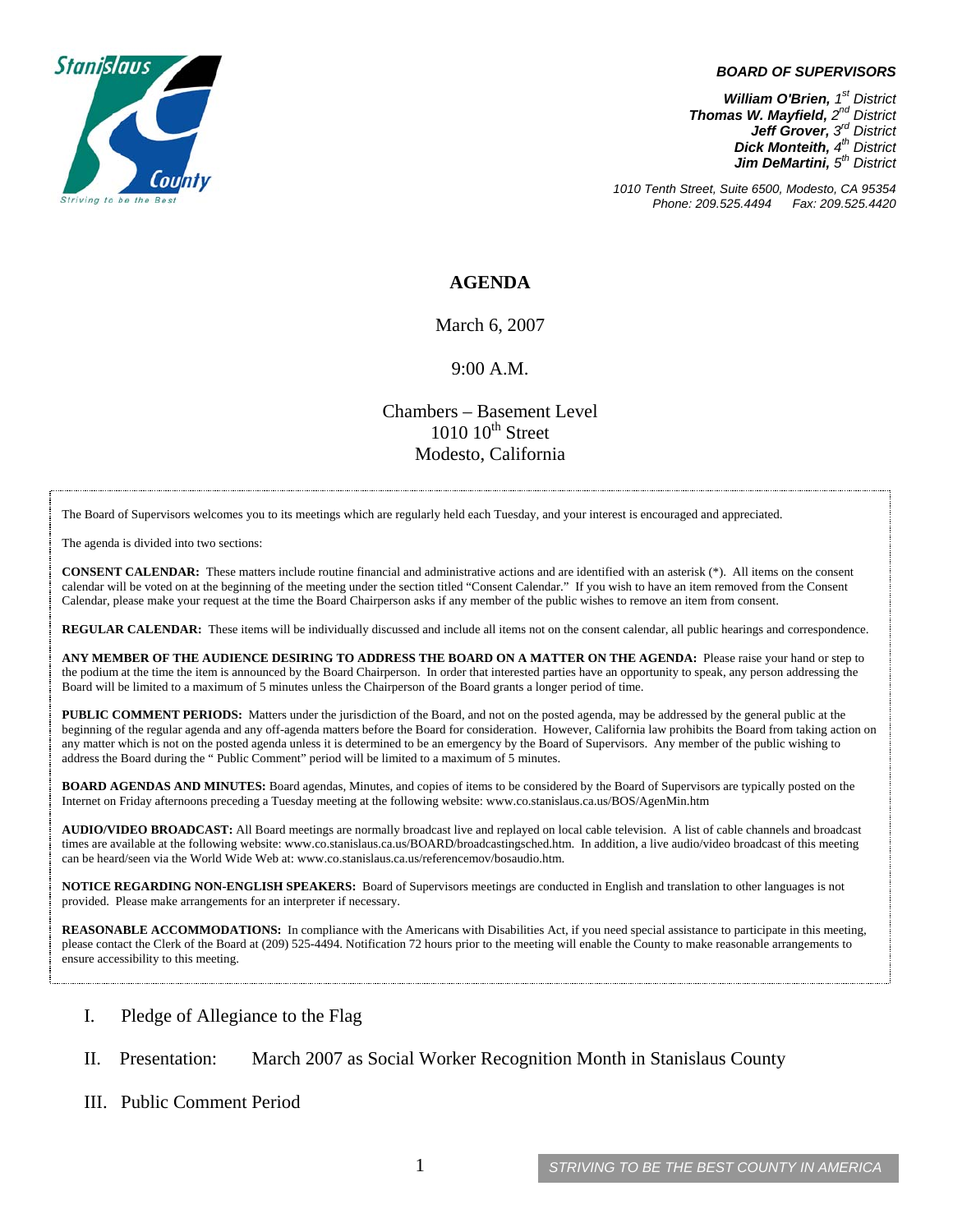# IV. Consent Calendar

# V. Agenda Items

- A. Miscellaneous
- \* 1. Approval of the Minutes for February 27, 2007 ([View Item](http://www.co.stanislaus.ca.us/BOS/MINUTES/2007/min02-27-07.pdf))
- \* 2. Approval of the Appointment of Beatrice Atcherley to the In-Home Supportive Services Advisory Committee ([View Item](http://www.co.stanislaus.ca.us/BOS/Agenda/2007/20070306/A02.pdf))
- \* 3. Approval of Reappointments of Stacey Della; Greg Gaudio; Bruce Merchant; Diane Haugh; and Marianne Rucker to the Earl Pride Scholarship Committee ([View Item](http://www.co.stanislaus.ca.us/BOS/Agenda/2007/20070306/A03.pdf))
- \* 4. Approval to Proclaim the Week of March 18-24, 2007 as Mediation Week in Stanislaus County ([View Item](http://www.co.stanislaus.ca.us/BOS/Agenda/2007/20070306/A04.pdf))
- \* 5. Approval to Proclaim the Month of March 2007 as Women's History Month in Stanislaus County ([View Item](http://www.co.stanislaus.ca.us/BOS/Agenda/2007/20070306/A05.pdf))
- \* 6. Approval of Appointment of Karl F. Curnow to the Denair Community Services District Board of Directors ([View Item](http://www.co.stanislaus.ca.us/BOS/Agenda/2007/20070306/A06.pdf))
- B. Chief Executive Office
- 1. Approval of the Amendment to the Contract with the California Department of Transportation for County-Provided Axle-Load Scale Testing Services - Agricultural Commissioner ([View Item](http://www.co.stanislaus.ca.us/BOS/Agenda/2007/20070306/B01.pdf))
- \* 2. Approval to Sponsor the San Joaquin Valley Air Pollution Control District "Clean Green Yard Machines" Lawnmower Incentive Program ([View Item](http://www.co.stanislaus.ca.us/BOS/Agenda/2007/20070306/B02.pdf))
- \* 3. Approval of Labor Agreement Between the County and the Stanislaus County Attorney's Association (CAA) Representing the Attorney's Bargaining Unit ([View Item](http://www.co.stanislaus.ca.us/BOS/Agenda/2007/20070306/B03.pdf))
- \* 4. Approval to Authorize the Appointment of Kenneth Slamon to the Position of Fire Marshal Above the Midpoint of Salary Band C (\$77,709 annually) - Office of Emergency Services ([View Item](http://www.co.stanislaus.ca.us/BOS/Agenda/2007/20070306/B04.pdf))
- \* 5. Approval to Proceed with the Next Phases of Construction (Bid Packages Concessions, Floors and Wall Coverings) Necessary for the Completion of the Gallo Center for the Arts Project, and Set the Bid Opening Date as April 18, 2007 No Later than 2:00 p.m.; and, Related Actions - Chief Executive Office ([View Item](http://www.co.stanislaus.ca.us/BOS/Agenda/2007/20070306/B05.pdf))
	- 6. Approval to Authorize the Formation of an Ad Hoc Committee Comprised of Two Members of the Board of Supervisors to Oversee the 12-Month Negotiation Process for Development of the Crows Landing Air Facility Project and Approve a Preliminary Schedule to Accomplish the Necessary Tasks to Meet the 12-Month Time frame ([View Item](http://www.co.stanislaus.ca.us/BOS/Agenda/2007/20070306/B06.pdf))
	- 7. Approval of the Real Estate Fraud Prosecution Trust Fund Annual Report District Attorney ([View Item](http://www.co.stanislaus.ca.us/BOS/Agenda/2007/20070306/B07.pdf))
	- 8. Approval of the Consumer Fraud Report for the District Attorney's Office ([View Item](http://www.co.stanislaus.ca.us/BOS/Agenda/2007/20070306/B08.pdf))
	- 9. Consideration and Approval of the Mid-Year Financial Report for Fiscal Year 2006-2007 and Transfers from Appropriations for Contingencies - Chief Executive Office ([View Item](http://www.co.stanislaus.ca.us/BOS/Agenda/2007/20070306/B09.pdf))
- C. Department of Public Works
- D. Department of Planning and Community Development
- 1. Approval of Phase One (\$395,000) of a \$750,000 Agreement Between Stanislaus County and Stantec Consulting Inc. to Provide Design Consulting Services Per the Scope of Services for the Empire Infrastructure Improvement Project ([View Item](http://www.co.stanislaus.ca.us/BOS/Agenda/2007/20070306/D01.pdf))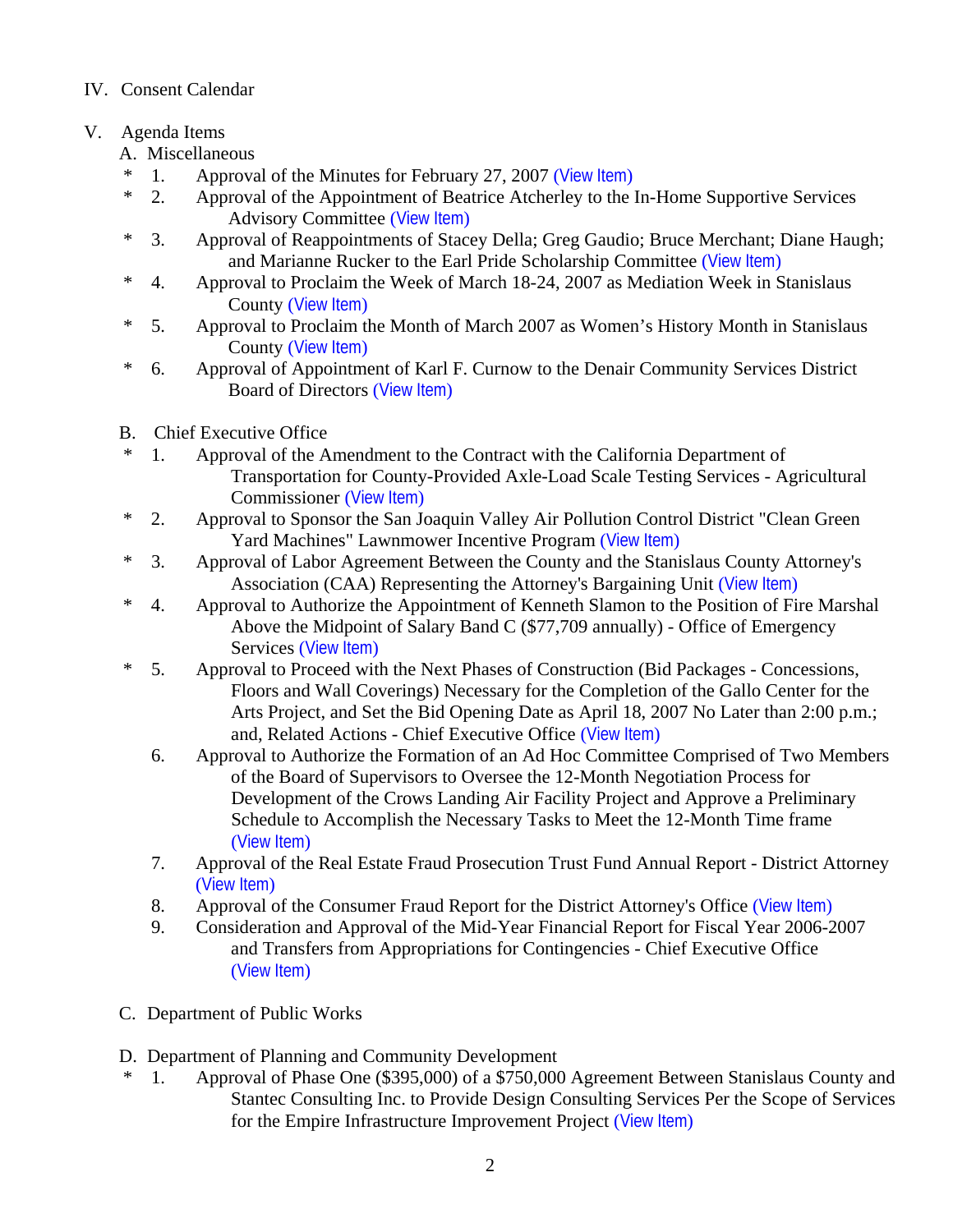## E. County Counsel

- VI. Scheduled Matters
	- 9:25 a.m. Sitting as the Redevelopment Agency ([View Item](http://www.co.stanislaus.ca.us/BOS/Agenda/2007/20070306/PH925.pdf))
		- I. Call to Order
		- II. Consent Calendar (Those items marked with an \*)
		- III. Approval of Minutes
			- \*A. Minutes of December 12, 2006.
		- IV. Correspondence A. None
		- V. Public Hearings
			- A. None
		- VI. Agenda Items
			- \*A. Acceptance of the Stanislaus County Internal Audit Division's Proposal to Conduct the 2006/2007 Audit
			- B. Authorization to Prepare and Submit a Letter of Commitment to the United Way of Stanislaus for the California Partnerships for the San Joaquin Valley Seed Grant Program to Provide Additional Workforce Outreach Services to the Redevelopment Area
			- C. Accceptance of the Fiscal Year 2006 Mid-Year, Keyes Storm Drain Infrastructure Project Update
			- D. Presentation of a Resolution Commending Deputy Director James S. Duval Upon his Retirement from the Redevelopment Agency and County Service
		- VII. Public Forum
		- VIII. Adjournment

## VII. Correspondence

- 1. This Board has received a letter from the Central Valley Association of Realtors opposing rent control in Stanislaus County. ([View Item](http://www.co.stanislaus.ca.us/BOS/Agenda/2007/20070306/Corr01.pdf)) (Recommendation: Refer to the Chief Executive Office and County Counsel.)
- 2. This Board has received letters from the Governor's Office of Emergency Services regarding the U.S. Department of Agriculture and the U.S. Small Business Administration granting disaster designations to several primary Counties, including Stanislaus County, and their contiguous Counties, due to agricultural losses caused by extremely low temperatures and drought beginning January 1, 2007 and continuing. ([View Item](http://www.co.stanislaus.ca.us/BOS/Agenda/2007/20070306/Corr02.pdf)) (Recommendation: Refer to the Chief Executive Office - Office of Emergency Services and the

Agricultural Commissioner and Sealer of Weights and Measures.)

3. This Board has received a letter from the Governor's Office of Emergency Services regarding the U.S. Department of Agriculture and the U.S. Small Business Administration disaster declarations and which Counties are eligible for Economic Injury Disaster Loans. ([View Item](http://www.co.stanislaus.ca.us/BOS/Agenda/2007/20070306/Corr03.pdf)) (Recommendation: Refer to the Chief Executive Office - Office of Emergency Services and the Agricultural Commissioner and Sealer of Weights and Measures.)